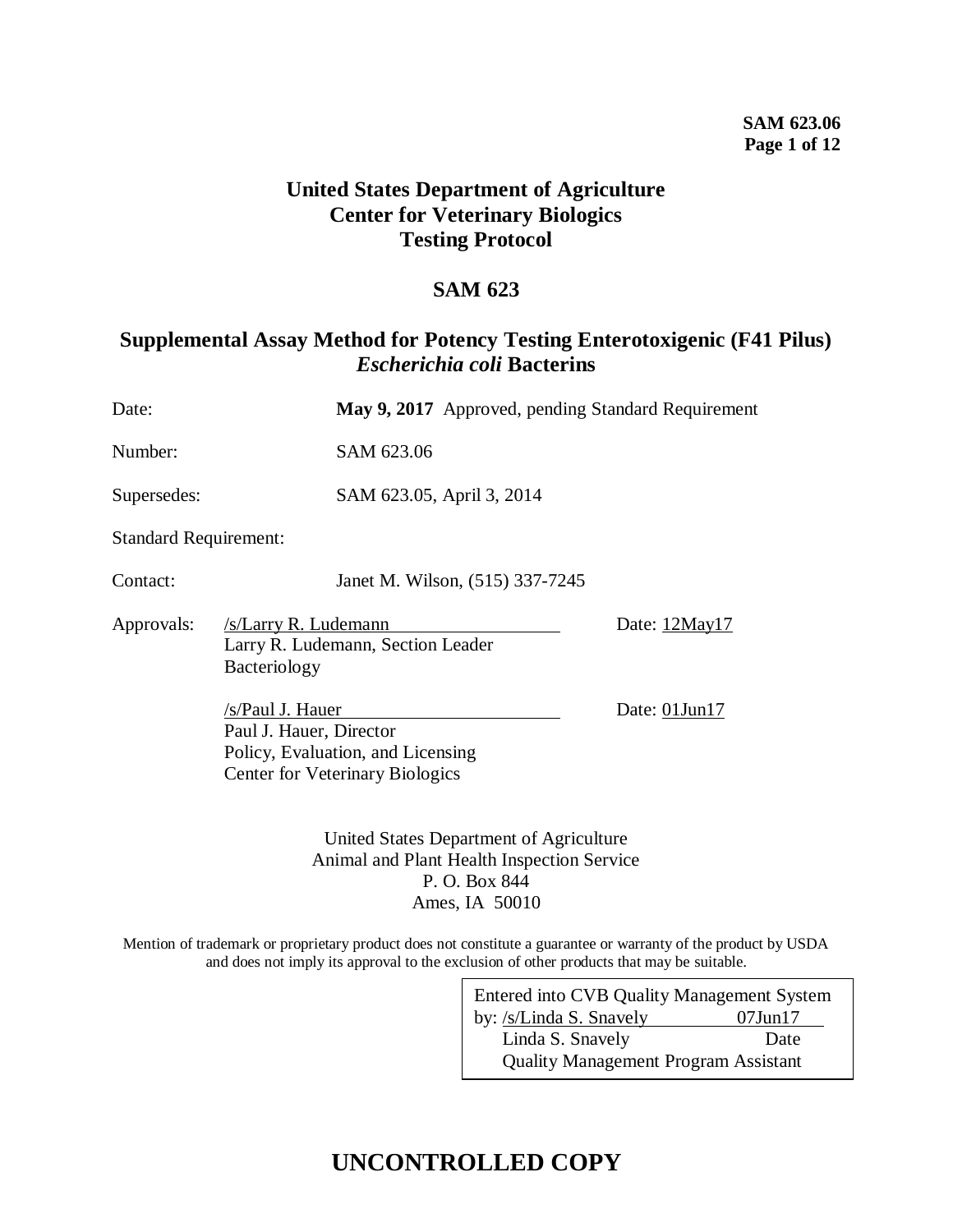**Table of Contents**

- **1. Introduction**
- **2. Materials**
	- **2.1 Equipment/instrumentation**
	- **2.2 Reagents/supplies**
- **3. Preparation for the Test**
	- **3.1 Personnel qualifications/training**
	- **3.2 Preparation of equipment/instrumentation**
	- **3.3 Preparation of reagents/control procedures**
	- **3.4 Preparation of the sample**
- **4. Performance of the Test**
- **5. Interpretation of the Test Results**
	- **5.1 Relative potency calculation method**
	- **5.2 Requirements for a valid assay**
	- **5.3 Requirements for a satisfactory test bacterin**
- **6. Reporting of Test Results**
- **7. Summary of Revisions**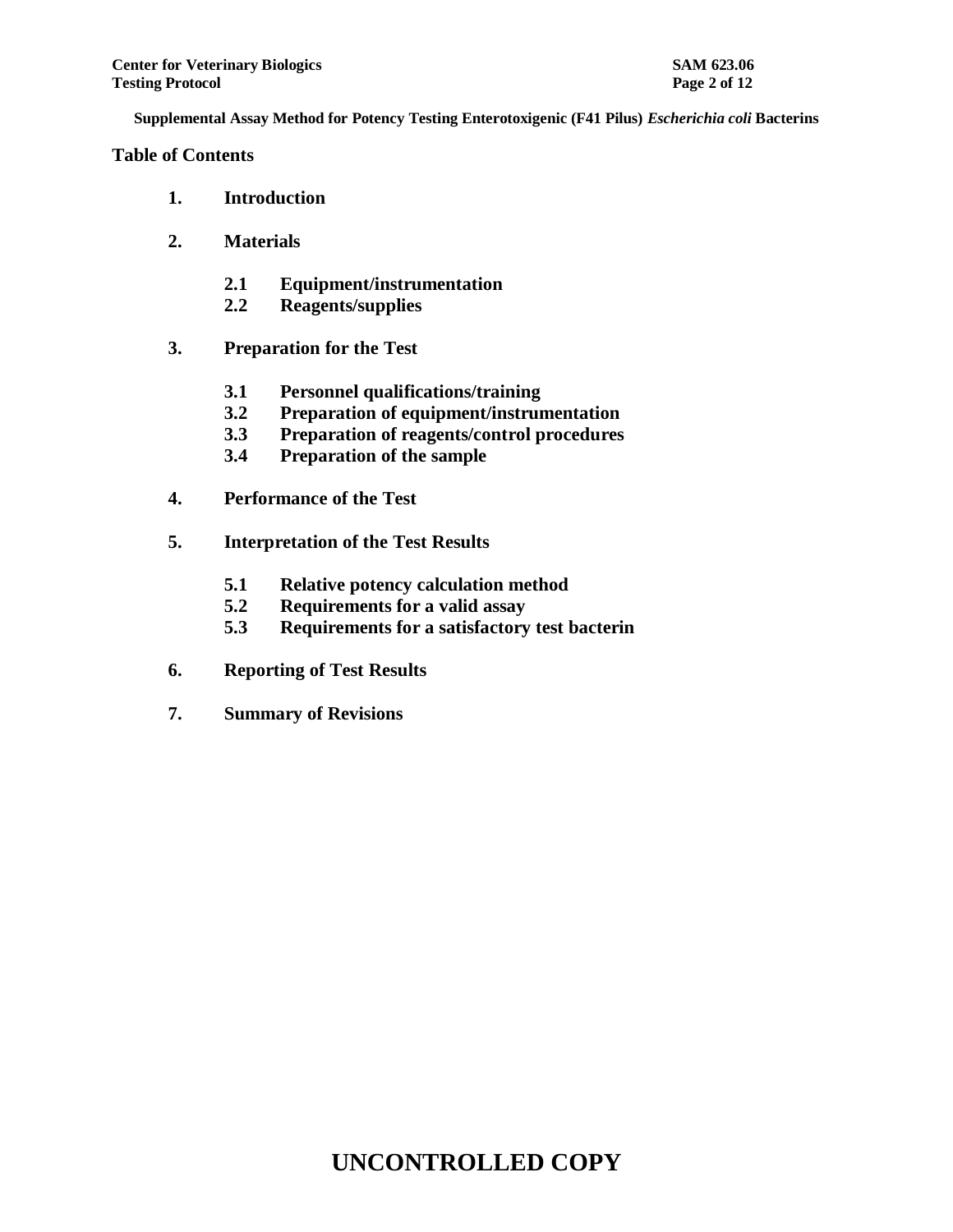### **1. Introduction**

This Supplemental Assay Method (SAM) for potency testing inactivated *Escherichia coli* bacterins employs a capture enzyme-linked immunosorbent assay (ELISA) for F41 pilus antigen. Relative potency is determined by comparing the F41 antigen content of the test bacterin to the F41 antigen content present in an unexpired, suitably qualified reference bacterin.

#### **2. Materials**

#### **2.1 Equipment/instrumentation**

Equivalent equipment or instrumentation may be substituted for any brand name listed below.

- **2.1.1** Microplate reader with dual wavelengths (490 nm and 650 nm)
- **2.1.2** Automatic microplate washer (optional)
- 2.1.3 Micropipettors, to cover the range of 5- $\mu$ L to 1000- $\mu$ L
- 2.1.4 8- or 12-channel micropipettor, to cover the range of 50- $\mu$ L to 200- $\mu$ L
- **2.1.5** Orbital shaker
- **2.1.6** Balance, to measure 150 mg to 15 g
- **2.1.7** Relative Potency Calculation Software

### **2.2 Reagents/supplies**

Equivalent reagents or supplies may be substituted for any brand name listed below.

**2.2.1** 96-well flat-bottom, high-binding microtitration plates (Immulon 2; Dynatech Laboratories, Inc.)

**2.2.2** 96-well non-binding microtitration plates suitable for making serial dilutions (transfer plates)

**2.2.3** Plate sealers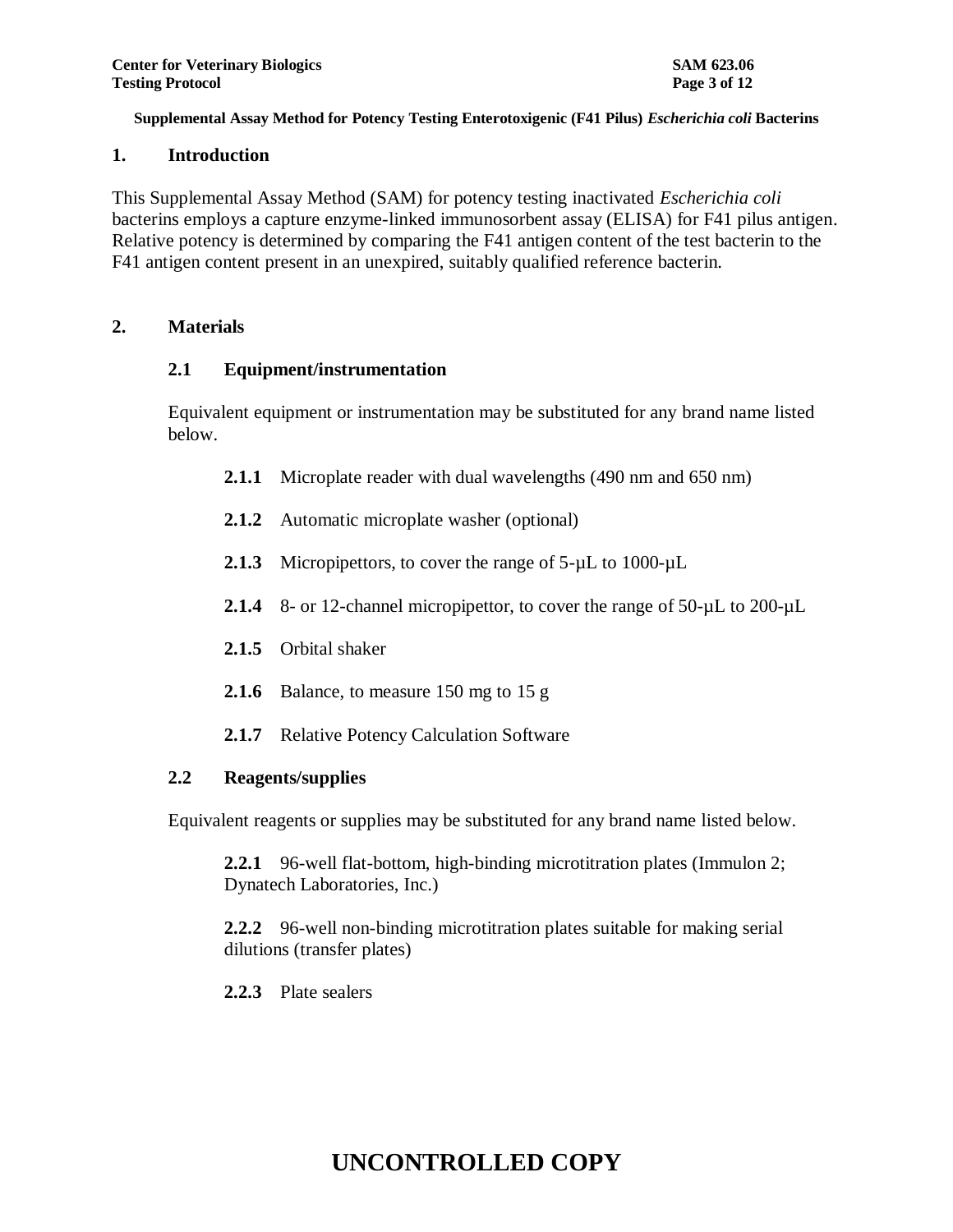|              | 2.2.4 Carbonate coating buffer                                                                                                                                                                          |
|--------------|---------------------------------------------------------------------------------------------------------------------------------------------------------------------------------------------------------|
| 2.2.5        | Phosphate-buffered saline (PBS), pH 7.2                                                                                                                                                                 |
| 2.2.6        | Phosphate-buffered saline with 0.05% Tween 20 (PBS-Tween)                                                                                                                                               |
| 2.2.7        | PBS-Tween with 2.0% bovine albumin fraction V (monoclonal antibody<br>(MAb) diluent)                                                                                                                    |
| 2.2.8        | PBS-Tween with 1.0% normal rabbit serum (conjugate diluent)                                                                                                                                             |
| 2.2.9        | Phosphate elution buffer (optional)                                                                                                                                                                     |
|              | 2.2.10 Sodium citrate, dihydrate for antigen elution (optional)                                                                                                                                         |
|              | 2.2.11 Sodium desoxycholate elution buffer (optional)                                                                                                                                                   |
|              | 2.2.12 Citrate buffer (substrate diluent)                                                                                                                                                               |
|              | 2.2.13 o-Phenylenediamine dihydrochloride (OPD)                                                                                                                                                         |
|              | 2.2.14 Hydrogen peroxide, 30%, stabilized                                                                                                                                                               |
|              | 2.2.15 2.5M $H2SO4$ stop solution                                                                                                                                                                       |
|              | 2.2.16 F41-specific antigen-capture polyclonal antibody (F41 PAb), rabbit origin<br>(available from the Center for Veterinary Biologics (CVB)). Refer to the current<br>reagent data sheet for details. |
|              | 2.2.17 F41-specific antigen-indicator MAb, SDSU 56/85 (F41 MAb) (available<br>from the CVB). Refer to the current reagent data sheet for details.                                                       |
| 115-035-062) | 2.2.18 Horseradish peroxidase-conjugated goat anti-mouse IgG (H+L) obtained<br>from a commercial source (Jackson ImmunoResearch Laboratories, Inc.,                                                     |
|              | 2.2.19 Test bacterin(s) containing F41 antigen                                                                                                                                                          |

**2.2.20** Reference bacterin containing F41 antigen (must be approved by the Animal and Plant Health Inspection Service and within dating)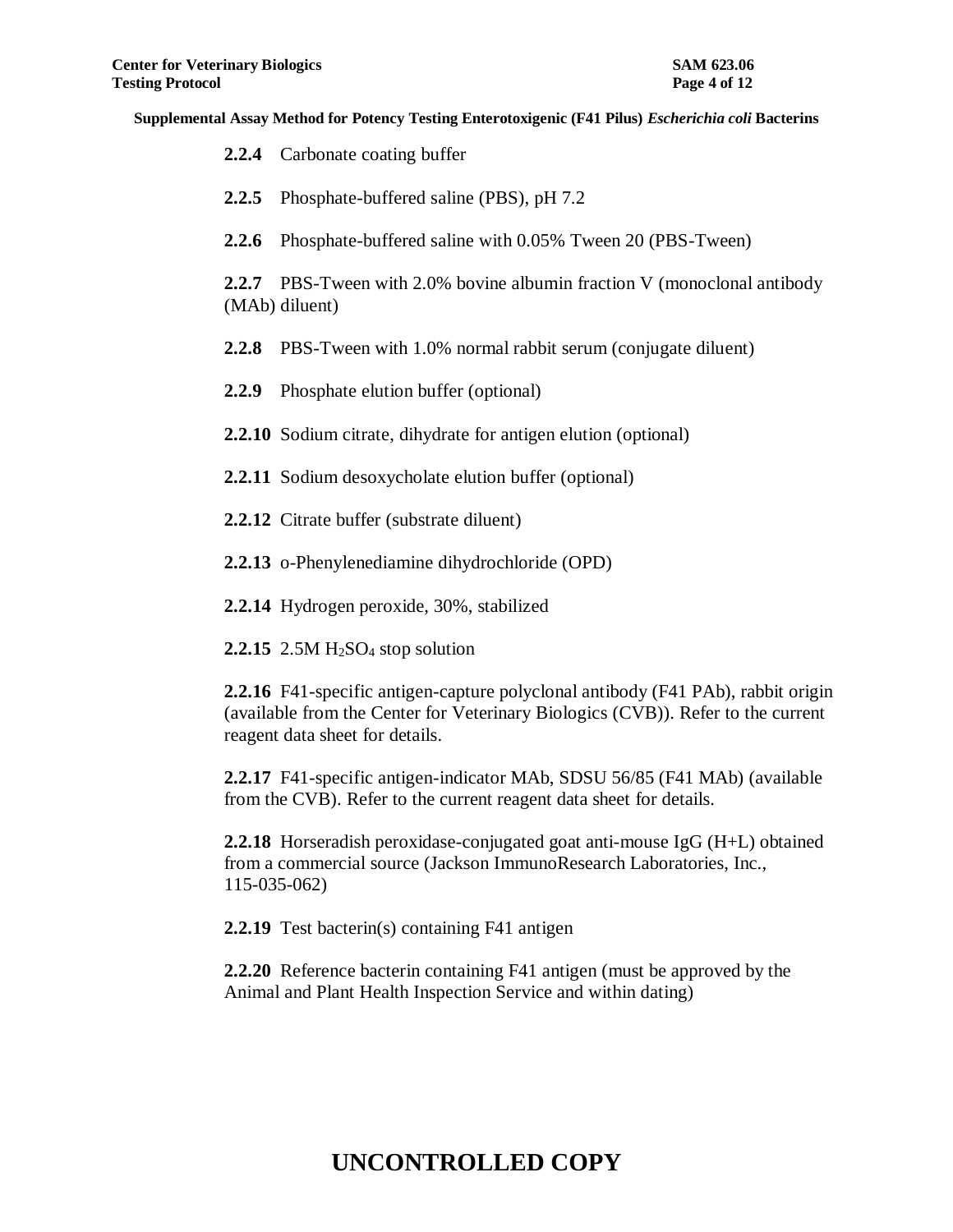### **3. Preparation for the Test**

#### **3.1 Personnel qualifications/training**

Technical personnel need a working knowledge of the use of general laboratory chemicals, equipment, and glassware; automated microplate washer and reader; and data recording and evaluation software. They need specific training in the performance of this assay.

#### **3.2 Preparation of equipment/instrumentation**

Operate and maintain all equipment according to manufacturers' recommendations and applicable standard operating procedures.

#### **3.3 Preparation of reagents/control procedures**

**Caution: Concentrated solutions of acids and bases are used to prepare some of the following reagents. Both are hazardous and must be handled properly. Consult Material Safety Data Sheets (MSDS) (current version) for proper safety procedures.**

**3.3.1** Carbonate coating buffer – National Centers for Animal Health (NCAH) Media #20034

| Na <sub>2</sub> CO <sub>3</sub> | $0.159$ g                |
|---------------------------------|--------------------------|
| NaHCO <sub>3</sub>              | $0.293$ g                |
| Deionized water                 | q.s. to $100 \text{ mL}$ |

Adjust pH to  $9.6 \pm 0.1$ . Store at  $2^{\circ}$ - 7°C for no longer than 1 week.

**3.3.2** Phosphate buffered saline (PBS) – NCAH Media #10559

| NaCl                             | 8.00 g     |
|----------------------------------|------------|
| KCl                              | 0.20 g     |
| Na <sub>2</sub> HPO <sub>4</sub> | $1.15$ g   |
| $KH_2PO_4$                       | 0.20 g     |
| Deionized water                  | q.s. $1 L$ |

Adjust pH to  $7.2 \pm 0.1$ . Store at  $20^{\circ}$ -  $25^{\circ}$ C. If long-term storage (up to 1 year) is desired, autoclave 20-30 minutes at  $\geq 121^{\circ}$ C to sterilize following manufacturer's recommendations.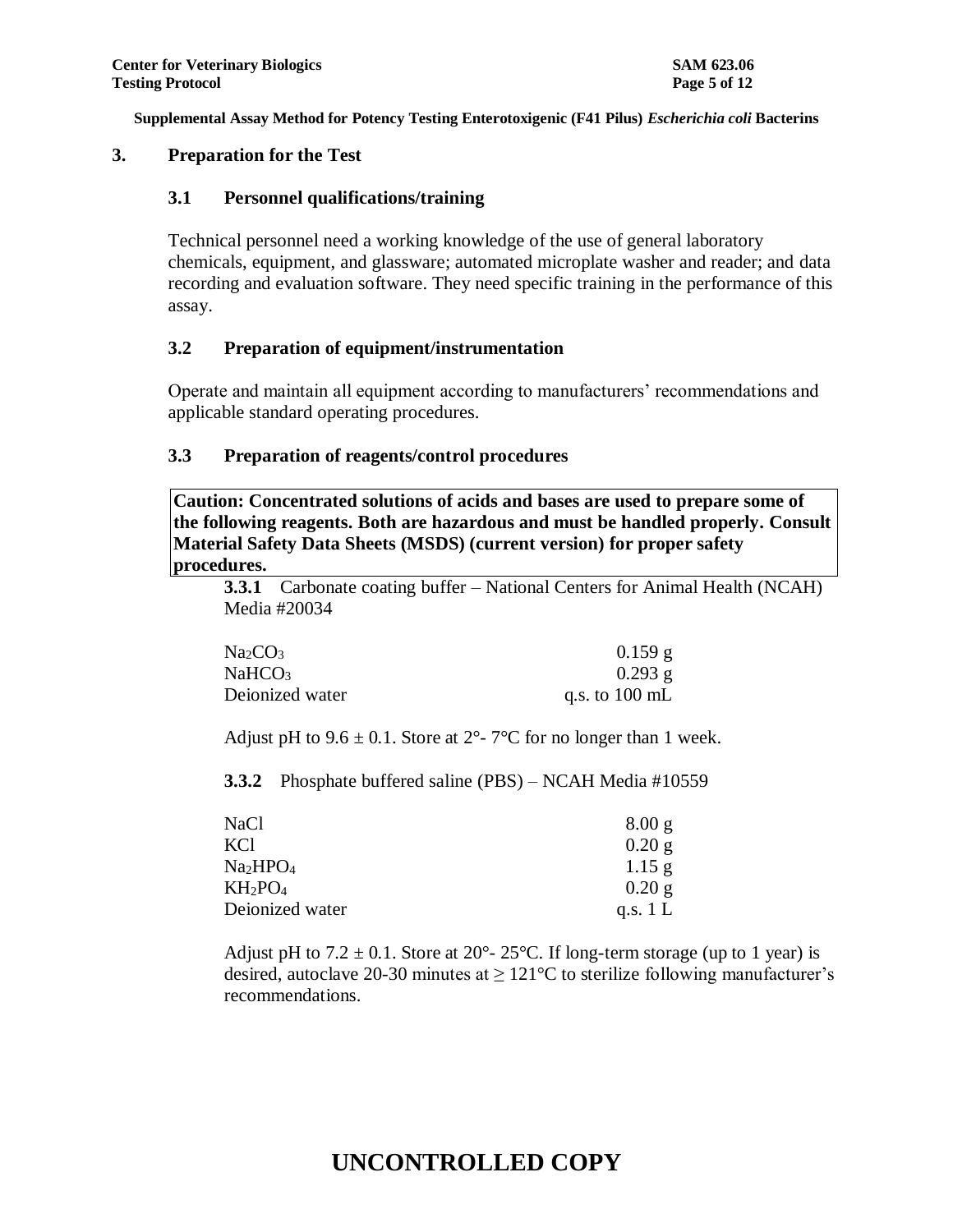**3.3.3** Phosphate-buffered saline with 0.05% Tween 20 (PBS-Tween) – NCAH Media #30179

| PBS (see Section 3.3.2) | 1 L      |
|-------------------------|----------|
| Tween 20                | $0.5$ mL |

Store at 20<sup>o</sup>- 25<sup>o</sup>C for no longer than 1 year.

**3.3.4** PBS-Tween with 2.0% bovine albumin fraction V (MAb diluent)

| PBS-Tween (see Section 3.3.3)                 | $25 \text{ mL}$ |
|-----------------------------------------------|-----------------|
| Bovine albumin fraction V (Scientific Protein |                 |
| Laboratories, Viobin Corp., Waunakee, WI,     |                 |
| 40-6197-2-1160 or equivalent)                 | $0.5$ g         |

Prepare immediately prior to use. Swirl gently to dissolve the powder.

**3.3.5** PBS-Tween 20 with 1.0% normal rabbit serum (conjugate diluent)

| PBS-Tween 20 (see Section 3.3.3)            | 24.75 mL  |
|---------------------------------------------|-----------|
| Normal rabbit serum                         |           |
| (negative for $E$ , <i>coli</i> antibodies) | $0.25$ mL |

Prepare immediately prior to use. Swirl gently to mix.

**3.3.6** Phosphate elution buffer

| $KH2PO4$ (reagent grade) | 8.2 g |
|--------------------------|-------|
| Deionized water          | 94 mL |

Adjust pH to  $9.3 \pm 0.1$ , or other appropriate pH as optimized for use with a specific bacterin. Store at 20°- 25°C for no longer than 1 month.

**3.3.7** Sodium deoxycholate (desoxycholate) elution buffer

| Sodium deoxycholate (reagent grade) | $0.50$ g         |
|-------------------------------------|------------------|
| PBS (see Section 3.3.2)             | $100 \text{ mL}$ |

Store at  $2^{\circ}$ - 7°C for no longer than 1 month. Warm to  $20^{\circ}$ -  $25^{\circ}$ C prior to use. (The buffer gels at  $2^{\circ}$ - 7°C.)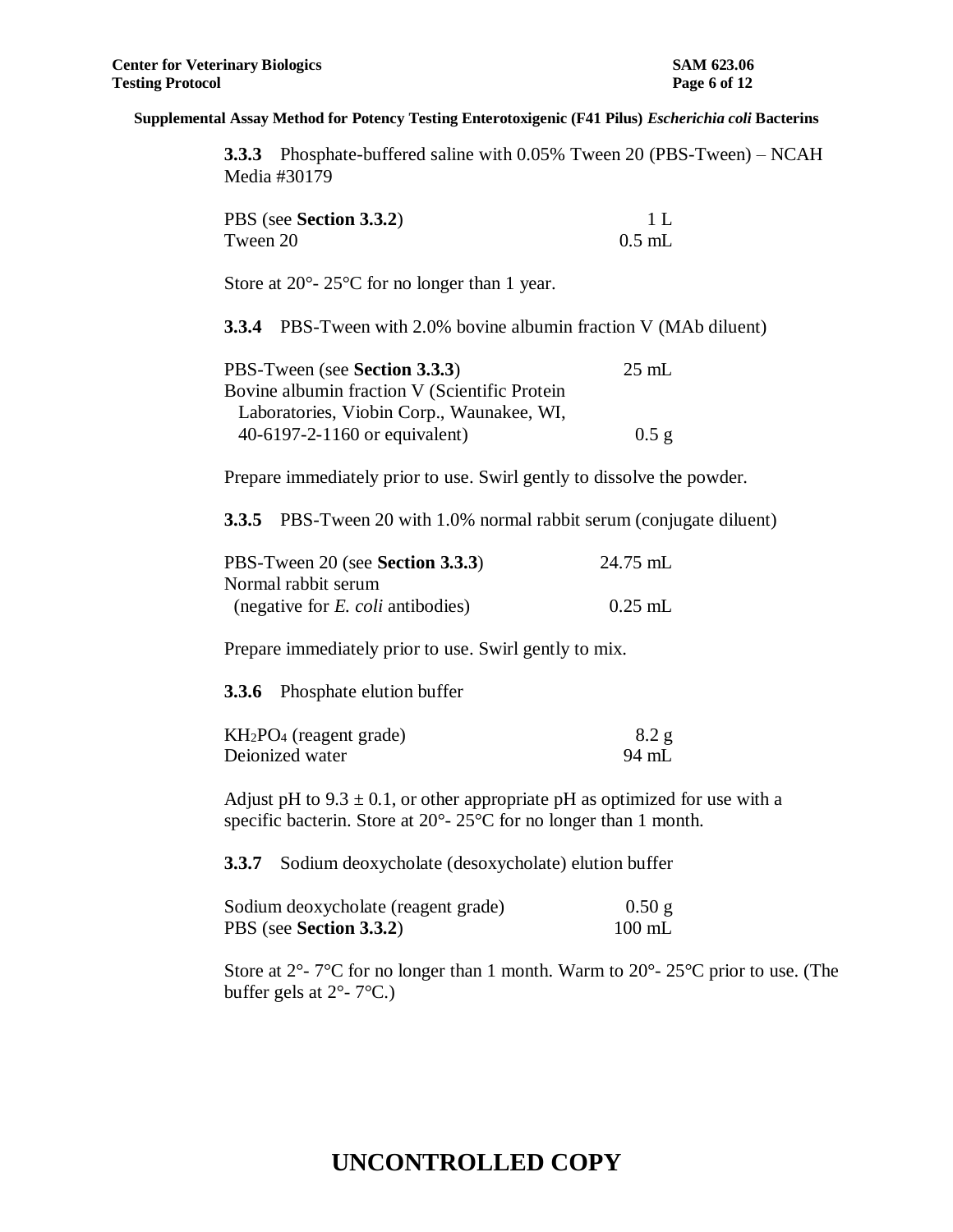| <b>3.3.8</b> Citrate buffer (pH $5.0$ ) – NCAH Media #20033 |  |  |
|-------------------------------------------------------------|--|--|
|-------------------------------------------------------------|--|--|

| Citric acid monohydrate (reagent grade) | $5.26$ g      |
|-----------------------------------------|---------------|
| $Na2HPO4•7H2O$                          | 6.74g         |
| Deionized water                         | q.s. to $1 L$ |

Adjust pH to  $5.0 \pm 0.1$  and filter sterilize. Store at  $2^{\circ}$ -  $7^{\circ}$ C for no longer than 2 months. Use to prepare substrate solution (**Section 3.3.9**).

**3.3.9** Substrate solution (quantities for 1 plate)

| $12 \text{ mL}$ |
|-----------------|
|                 |
| $4 \text{ mg}$  |
| $5 \mu L$       |
|                 |

Prepare within 15 minutes of use.

**Caution: o-Phenylenediamine dihydrochloride is a carcinogen. See appropriate MSDS for precautions when handling this product.**

**3.3.10** Stop solution (2.5 M H<sub>2</sub>SO<sub>4</sub>) – NCAH Media #30171

| Concentrated $(98\%)$ $H2SO4$ | 13.6 mL |
|-------------------------------|---------|
| Deionized water               | 86.4 mL |

Add acid to water. Solution may be stored no longer than 1 year at 20°- 25°C.

**3.3.11** Bacterins containing F41 antigen

**1.** Reference bacterin

**2.** Test bacterin(s)

**CRITICAL CONTROL POINT**: Ideally, the reference and test bacterins should be produced by the same Outline of Production. If reference formulation differs from that of the test bacterin, the assay must be validated to show that this does not adversely affect assay performance or accuracy of results.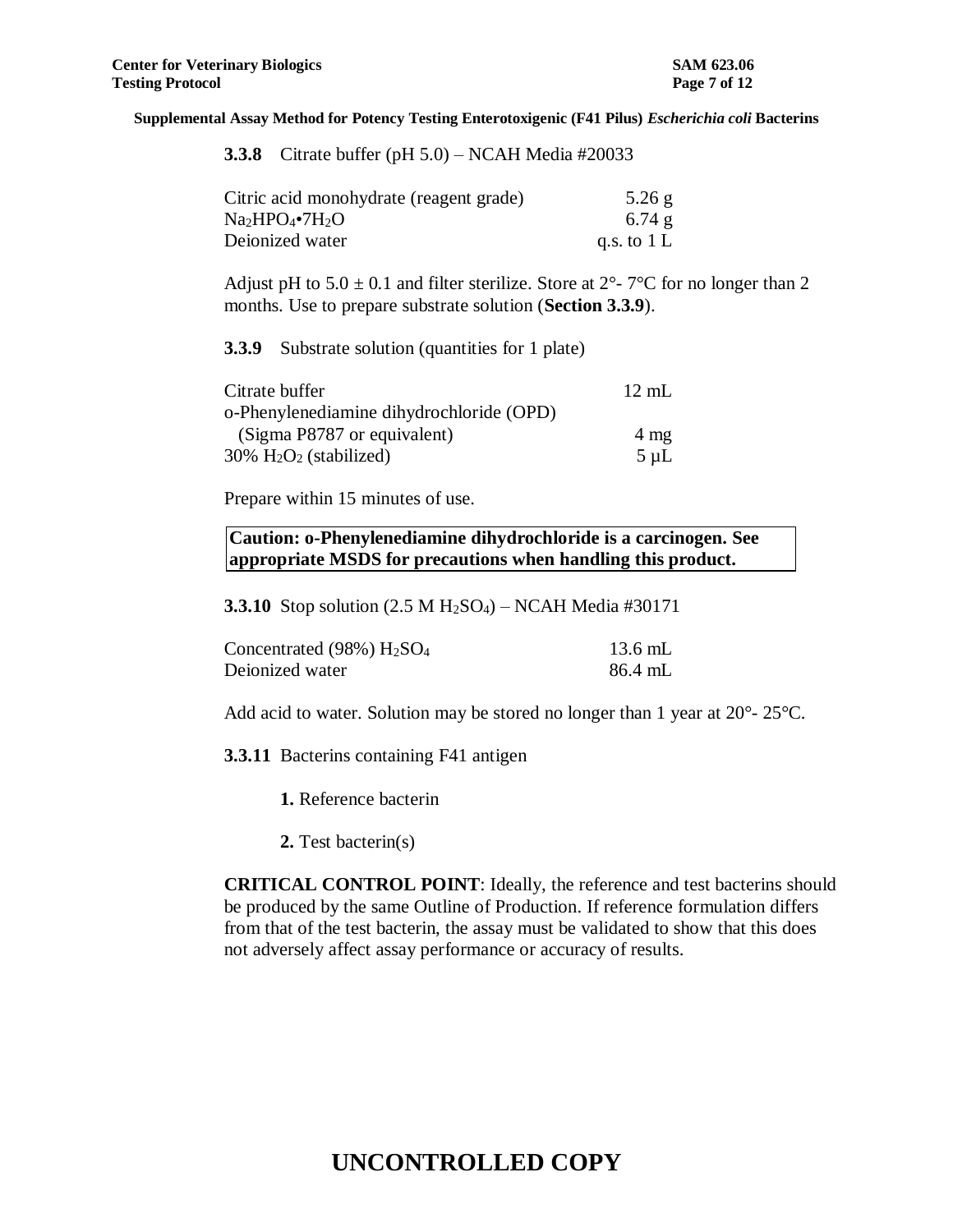#### **3.4 Preparation of the sample**

Antigen-elution treatments: Many bacterins do not require antigen-elution treatment prior to being serially diluted in twofold increments with PBS-Tween 20. Test representative batches of each adjuvanted product with and without each antigen-elution treatment to determine if the treatment specifically enhances F41 antigen capture. If no enhancement of F41 antigen capture can be demonstrated, test the bacterins without antigen-elution treatment. Treat the reference bacterin and the test bacterins for each product by the same procedure. Alternative elution procedures, other than those described here, may be more appropriate for some bacterins.

#### **3.4.1** Aluminum-adjuvanted bacterins

Bacterins adjuvanted with aluminum hydroxide may be treated with either sodium citrate or phosphate elution buffer prior to making serial twofold dilutions in PBS-Tween 20.

• Sodium citrate elution

Add 1.0 g sodium citrate, dihydrate to 10.0 mL of bacterin (10% w/v). Place on an orbital shaker (100-120 rpm) overnight at 35°- 37°C. Consider treated bacterin to be undiluted.

• Phosphate buffer elution

Add 1.0 mL of phosphate elution buffer to 1.0 mL of bacterin. Place on an orbital shaker (100-120 rpm) overnight at 35°- 37°C. Consider treated bacterin to be diluted 1:2.

### **3.4.2** Oil-adjuvanted bacterins

Mix 1.0 mL of the sodium deoxycholate elution buffer with 1.0 mL of bacterin. Place on an orbital shaker (100-120 rpm) overnight at 35°- 37°C. Consider treated bacterin to be diluted 1:2.

#### **4. Performance of the Test**

**4.1** Dilute the F41 PAb in cold carbonate coating buffer (refer to the current reagent data sheet for the current use dilution). Place  $100 \mu L$  in each well of a 96-well flatbottom, high-binding microtitration plate. Seal coated plates with plate sealers. Incubate the coated plates overnight at  $2^{\circ}$ - 7°C. Store sealed plates at  $2^{\circ}$ - 7°C for no longer than 5 days*.*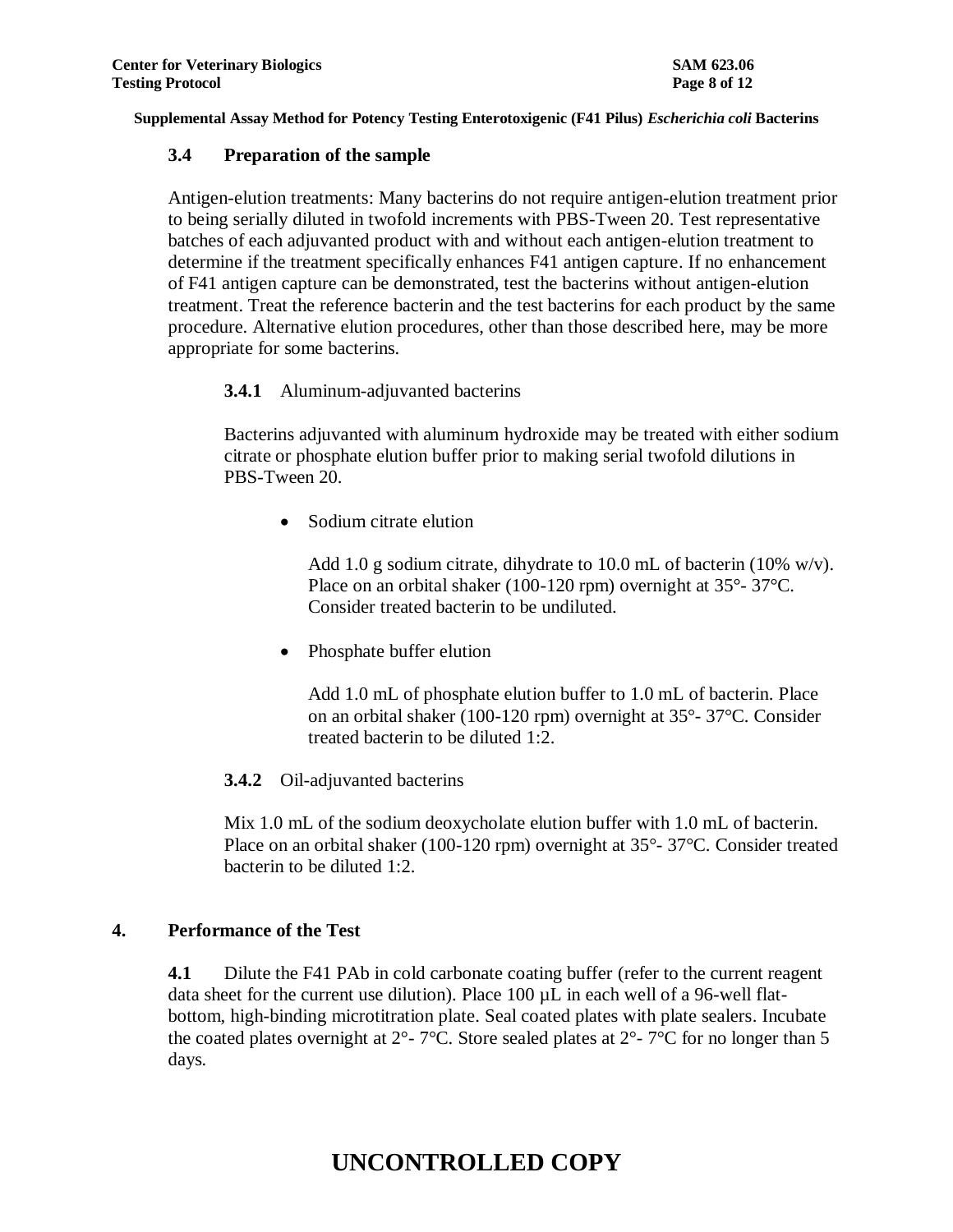**4.2** Make twofold dilutions of reference and test bacterins, using PBS-Tween 20 as a diluent. Add 125 µL PBS-Tween 20 to each well of a clean microtitration plate (transfer plate). Place 125 µL of bacterin in the first well of each row. Test each bacterin in at least 2 replicate rows. Test the reference bacterin and the test bacterin on the same plate. Use a multichannel micropipettor to make serial twofold dilutions of each bacterin across the plate (125 µL transfer volume). Reserve at least 2 unused wells on each plate to serve as blanks. The use of at least 7 serial twofold dilutions per bacterin is recommended. Ideally, the selected bacterin dilutions should delineate the sigmoid curve from antigen saturation to antigen extinction for each bacterin. The dilutions used for the reference and the test bacterin may differ.

**4.3** Wash the coated ELISA plates 3 times with PBS-Tween 20. An automatic plate washer (200-300 µL/well, 10- to 40-second soak cycle) may be used. Alternatively, plates may be hand washed. Tap the plates upside down on absorbent material to remove residual fluid.

**4.4** Use a multichannel micropipettor to transfer the bacterin dilutions from the transfer plates to the coated ELISA plates (100 µL/well). Seal the ELISA plates and incubate them on an orbital shaker (100-120 rpm) for 30 minutes ( $\pm$  5 minutes) at  $20^{\circ}$ -  $25^{\circ}$ C.

**4.5** Wash the ELISA plates 3 times with PBS-Tween 20 as in **Section 4.3**.

**4.6** Dilute the F41 MAb in MAb diluent to the appropriate use dilution (refer to the current reagent data sheet for dilution) and add 100 µL to each well. Seal the ELISA plates and incubate on an orbital shaker (100-120 rpm) for 30 minutes ( $\pm$  5 minutes) at  $20^{\circ}$ -  $25^{\circ}$ C.

**4.7** Wash the ELISA plates 3 times with PBS-Tween 20 as in **Section 4.3**.

**4.8** Dilute the peroxidase-conjugated goat anti-mouse IgG in conjugate diluent to the appropriate use dilution and add 100 µL to each well. Seal the ELISA plates and incubate on an orbital shaker (100-120 rpm) for 30 minutes ( $\pm$  5 minutes) at 20°-25°C.

**4.9** Wash the ELISA plates 3 times with PBS-Tween 20 as in **Section 4.3**.

**4.10** Add 100 µL substrate solution to each well. Incubate the ELISA plates on an orbital shaker (100-120 rpm) for 10 minutes ( $\pm$  5 minutes) or until sufficient color develops at 20°- 25°C.

**4.11** Stop the substrate color development by adding 100 µL stop solution to each well.

**Note: The OPD substrate buffer undergoes a color shift from yellow to orange when stop solution is added.**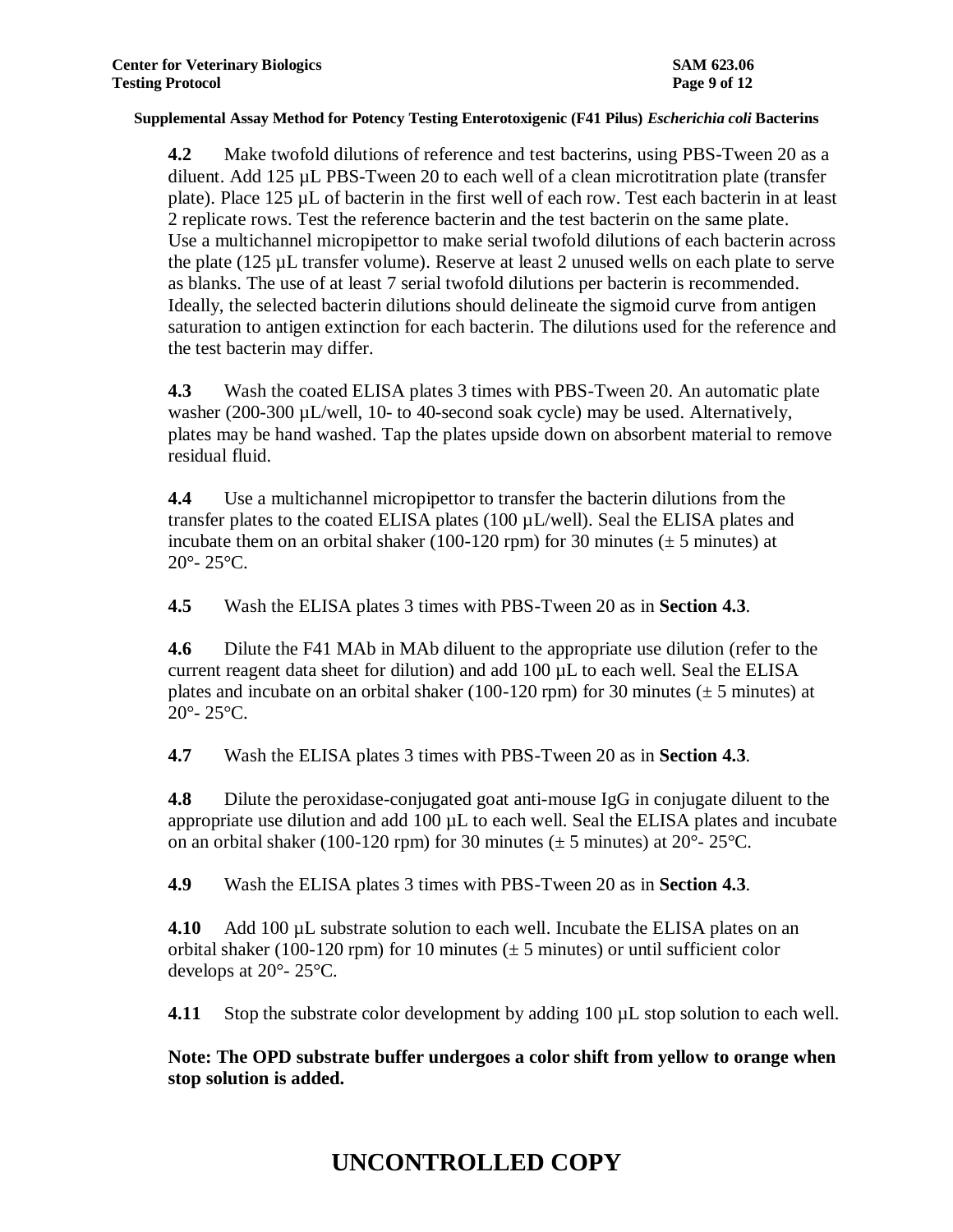**4.12** Read the ELISA plates using an ELISA reader with dual wavelengths (490 nm test, 650 nm reference). Calculate the mean absorbance for the blank wells. Subtract the mean absorbance of the blank wells from each bacterin test well absorbance value prior to data analysis.

### **5. Interpretation of the Test Results**

#### **5.1 Relative potency calculation method**

**5.1.1** Calculate the relative potency of the test bacterin as compared to that of the reference bacterin as described by standard operating procedure, **CVBSOP0102**, *Using Software to Estimate Relative Potency*.

**5.1.2** Do not use bacterin dilutions with mean absorbance values less than  $\ll$  0.05 (after subtraction of the mean absorbance of the blank) in the relative potency calculations.

**5.1.3** Do not use regression lines with slopes less than  $\langle \rangle$  0.10 in minimum absolute value for relative potency calculations.

#### **5.2 Requirements for a valid assay**

**5.2.1** Lines are determined by first-order linear regression of at least 3 contiguous points and must have a correlation coefficient (r) of greater than or equal to  $(\ge)$  0.95.

**5.2.2** The reference regression line and the test bacterin regression line must show parallelism (slope ratio 0.80 to 1.25).

### **5.3 Requirements for a satisfactory test bacterin**

To be considered satisfactory, a test bacterin must have an RP value of  $\geq 1.0$ . Test bacterins with RP values  $< 1.0$  on a valid assay may be retested by conducting 2 independent replicate tests in a manner identical to the initial test. If both retests are valid and the reported RP values of both of the retests are  $\geq 1.0$ , the test bacterin is satisfactory.

### **6. Reporting of Test Results**

Report results of the test(s) as described by standard operating procedures.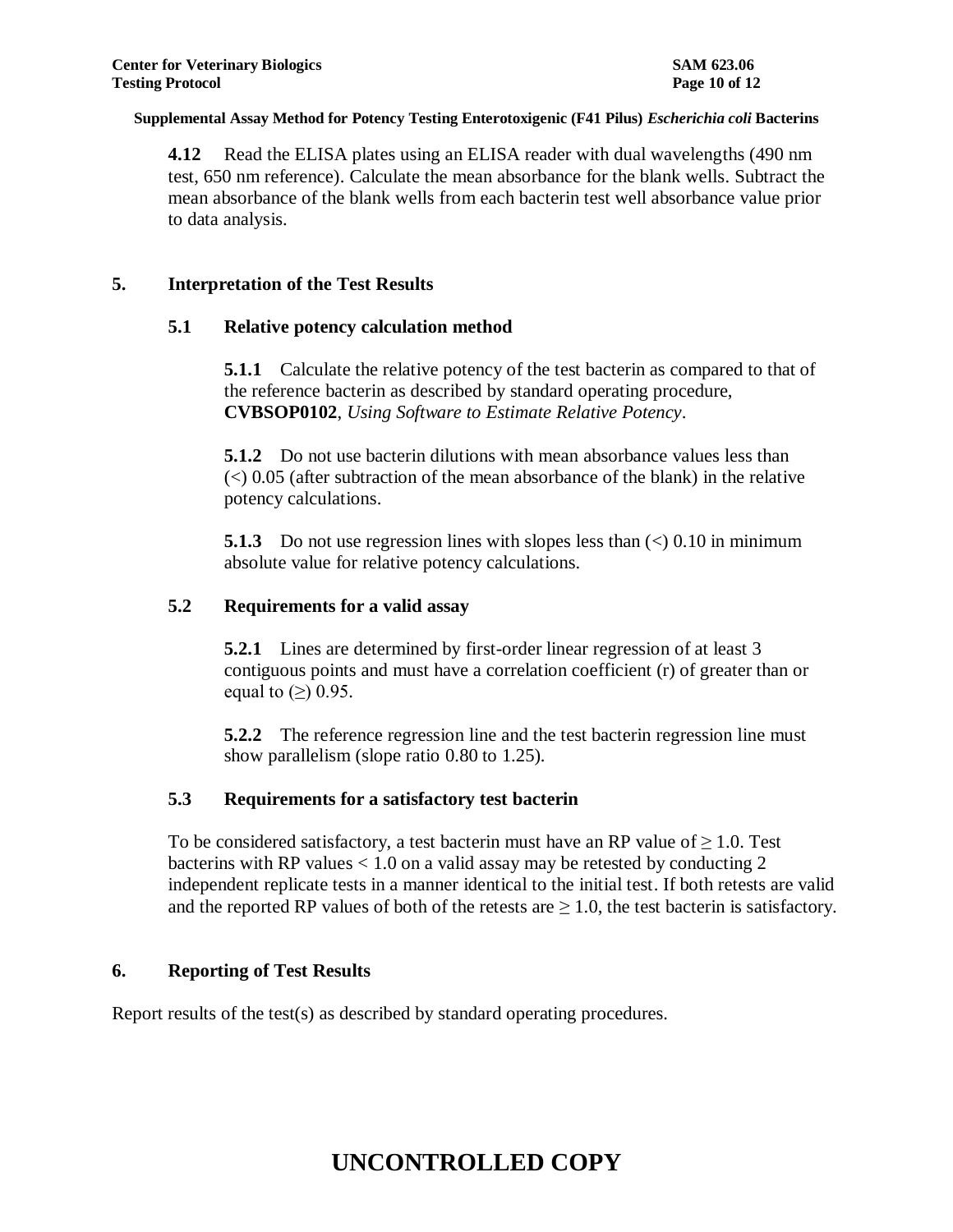### **7. Summary of Revisions**

#### **Version .06**

 Updated minimum slope expectations for consistency with the PEL Reviewer's Manual Work Instruction 4.6.2.

### **Version .05**

- Bacteriology Section Leader has been updated.
- Clarified media expiration dates.
- Removed references to Relative Potency Calculation Software (RelPot) and associated SAM 318.

#### **Version .04**

- The Contact information has been updated.
- All references to National Veterinary Services Laboratories media have been changed to National Centers for Animal Health media.

#### **Version .03**

• Clarification that sodium citrate, dihydrate should be used (rather than sodium citrate monobasic, anhydrous) has been added throughout the document.

### **Version .02**

This document was revised to clarify practices currently in use at the Center for Veterinary Biologics and to provide additional detail. While no significant changes were made that impact the outcome of the test, the following changes were made to the document:

- **2.2.1** The assay plate has been further described as high-binding.
- **2.2.2** The transfer plate has been further described as non-binding.
- **2.2.15** and **3.3.10** The stop solution has been further defined and storage information has been updated.
- **3.3.5** The formula has been updated, including the specification that the serum not contain *E. coli* antibodies.